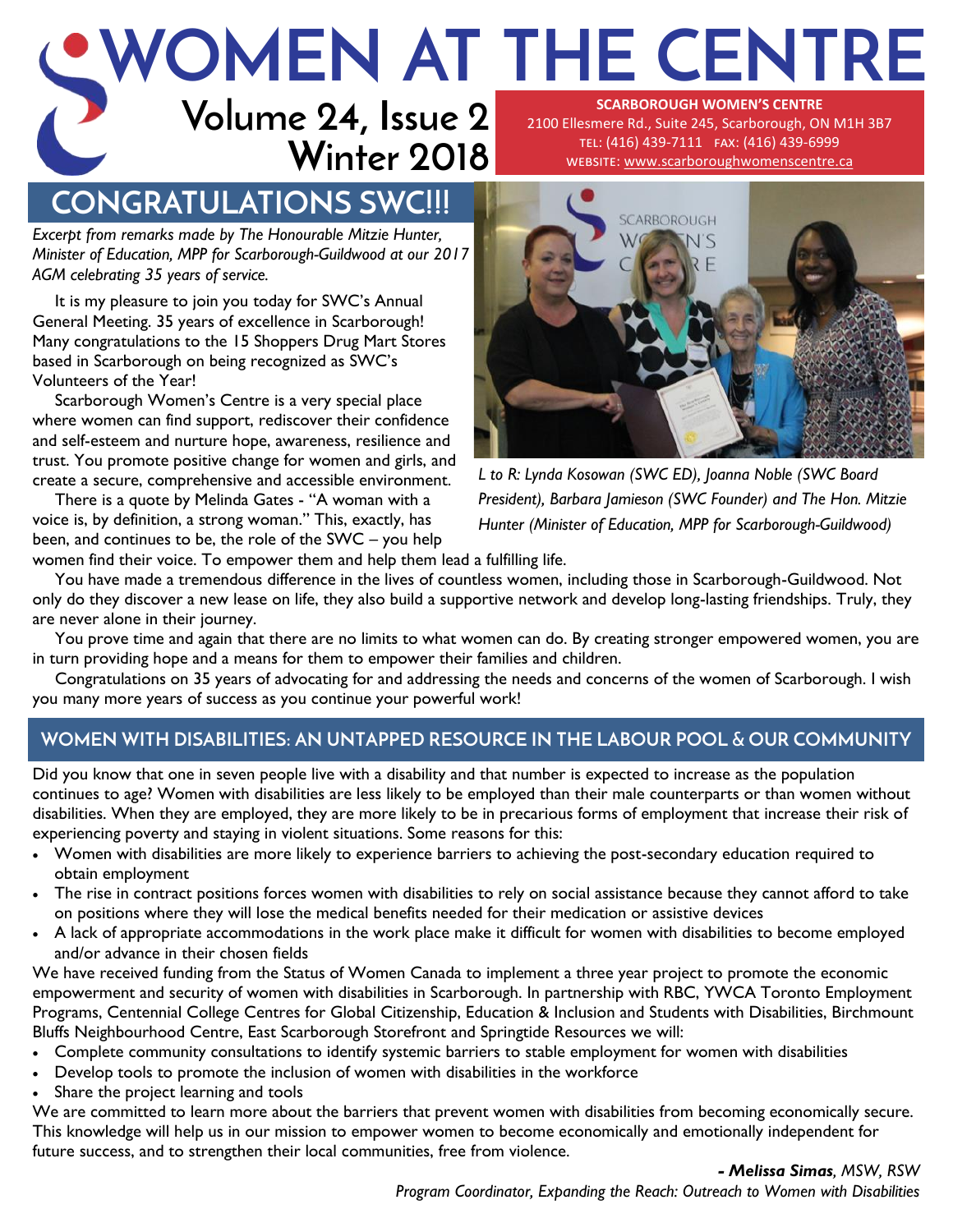## **A LETTER SHARED AT THE AGM TO CELEBRATE OUR 35TH ANNIVERSARY:**

"I am a child, I like to think, of Scarborough Women's Centre (SWC), like all the other children whose lives were changed, even saved, by the efforts of the heroes of the Centre. I speak for them, and the following story is why.

My story with SWC is a story of life-changing kindness. It was 1998, I may have been a year old or younger, and while at the Victims Witness Assistance Program waiting to testify in court, my mother saw a brochure for a program offered to victims of domestic violence. The program was called Economic Self Sufficiency and it was offered by Scarborough Women's Centre.

The program was local and provided free childcare. As a single mother of twins this was one of the first programs that she could bring her daughters to. Two days a week we attended Burroughs Hall Community Centre, where my sister and I played with other little kids and were caringly supervised.

While we were in the daycare, playing as kids would (and should), my mother, our mothers, were attending the ESS program. Participants were there to heal and understand the abuse they survived and find strategies to go forward with their lives. For some, this meant re-entering the work force, upgrading their education, or even simply finding childcare.

SWC gave my mother, and others like her, our future through that free childcare and those classes. The facilitator, a coordinator, the personal mentors participants were matched up with, as well as the speakers ranging from lawyers, credit counsellors, yoga instructors, nutritionists, college counsellors and a WENDO self-defence instructor were the stones laid down towards a better life; SWC provided the map.

My family was in the program during the Christmas season and there were donations of toys for the mums to bring home to their kids. This was very appreciated as most of the women did not have the resources to give their kids presents. When my mother and I were discussing this time in my life, she said: *"My two little girls got wonderful little dolls and a Pianosaurus. There was also a large table with wrapping paper, and clothes that we could choose from. It may sound funny but being able to wrap your kids' toys meant a lot. My kids were only two years old at the time and do not remember, but I do and it meant a lot to me."* 

I do remember subsequent holidays. Small things that seem to mean so little, were the little holiday miracles that would make a sad time happy for the mums, and normal to the children. Those things gave us dignity and joy, to be able to celebrate a holiday as my Mom had celebrated in her childhood, and that wrapping paper in particular is of indescribable worth to us.

In following years there were other parties for the kids

which also reunited participants. To meet other mothers, and for my sister and I to meet children in similar situations, helped us to feel welcome, not just there, but also in society. No one looked down on us for our situation.

My mother's mentor helped her get into college, went to court with her, and attended her scholarship awards ceremony. When the Centre received tickets for events, Dorothy and my mother attended some very enjoyable events. She also knew how terrifying it was for my mother to have to bring us to a supervised access centre to visit our father.

ESS was a wonderful program for my family. My mother attended college and my sister and I, who were about to start kindergarten, saw our mother graduate. This moment is one of my very first memories and pushes me every day to work towards that same moment for myself. All that came before does not matter, as we were given by this Centre everything that came after; our lives.

In a few years, I will walk across the stage in Convocation Hall at the University of Toronto, surrounded by thousands of people, my mother likely so far in the crowd that I won't be able to see her, but I will see her still as I remember where this all began for us - with two little girls, clutching identical graduation Barbie dolls, watching one incredibly strong, incredibly inspiring woman, walk across a small stage into a big future she would make for her kids; a moment that you gave to us, and all those like us, the children of Scarborough Women's Centre. Thank you."

*This letter has been edited for length and to protect the confidentiality of the writer and her family.* 

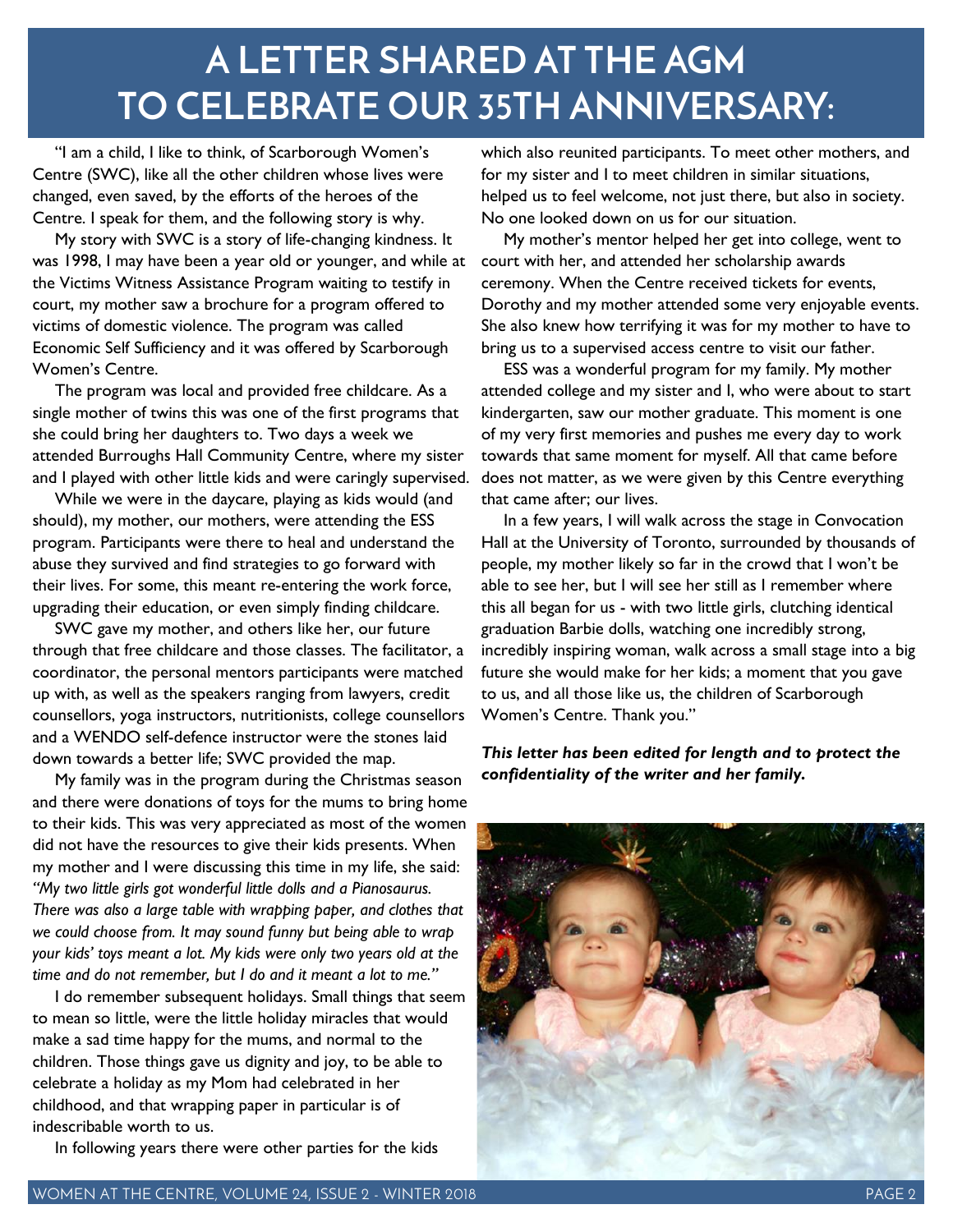## **CONTROLLING YOUR EMOTIONS**

One of things to keep in mind is while emotions and their expression are generally good things, controlling emotions can be just as important. Should we express everything we feel all the time? Should we be guarded or open? Do the circumstances where we express emotions matter? What if your expression of emotions scares me or causes me excessive pain, should you stop expressing that emotion?

Some of us learn to express our emotions first, then learn to control them after. Some of us have not learned to control our emotions so we may express uncontrollable anger, cry all the time, show signs of chronic moodiness, or speak loudly all the time. Learning to express emotion in control is important. We need to be aware that we can be dangerous to ourselves and others. Listen to your body. It will indicate what you are feeling. Watch for the warning signs that you are getting out of control. Take time out from the situations or people who are influencing how you want to express yourself. Note: they do not control your behaviour. You do. Decide what you want to do about the intense feelings you are experiencing. Focus on calming down. Remove yourself from the situation either

temporarily or permanently. Pay attention to other peoples' right to make decisions for themselves as well as your right to make decisions independently from them.

Choose what type of person you want to be. Erratic and unstable, calm



and controlled, happy and free or any combination you can think of. Pay attention to the effects and if that style is working for you. If not, work on changing it.

> *- Jacynth Fennell, Counsellor*  $416 - 439 - 7111 \times 2$ counsellor@scarboroughwomenscentre.ca

*Thank you to the Ministry of the Status of Women Ontario, City of Toronto and many other funders and donors for making the Counselling program possible.*

## **USING SOCIAL MEDIA TO FIGHT VIOLENCE & HARASSMENT**

It's become a little easier to speak up against violence and connect with community support systems. Mobile apps can be used to report sexual harassment and other troubling behaviours, and provide support features during situations where safety may be at risk. Just to name a few free apps available for smartphones and androids:

#### **Always There App**

Some things can be hard to say out loud. If you need a little time with someone who gets what's going on in your life, you can connect directly with a Kids Help Phone counsellor five days a week using the free chat app. It's anonymous and confidential.



#### **SafeTTC**

The Toronto Transit Commission (TTC) public awareness campaign targets sexual harassment, racism, homophobia and other troubling behaviour on the system. It allows transit riders to use their smartphones to report harassment, safety issues and other incidents.

#### **Toronto Police Mobile Service**

A Toronto Police and Crime Stoppers app lets users anonymously report crimes, includes interactive features that enable residents to alert police in real time about a crime or potential crime through photos, video, emails, text, and a button that autodials Crime Stoppers.

#### **Circle of 6**

Designed specifically to combat sexual assault and interpersonal violence, this app allows users to select six friends to form a trust circle. It uses GPS location and comes with automated messages - including "Come and get me. I need help getting home safely" and "Call and pretend you need me. I need an interruption" - to provide interference in a potentially distressing situation. There are also built-in hotlines and links to helpful info on sexuality, relationships and safety.

*-Priscilla Arias, Program Coordinator, Building Strong Futures: Young Women's Outreach*

*Thank You to Mackenzie Investments Charitable Foundation, Kiwanis Club of Toronto Foundation and TELUS for your continued support in the empowerment of young women!!*

**FIND US WOMEN AT THE CENTRE** IS <sup>A</sup> PUBLICATION OF SCARBOROUGH WOMEN'<sup>S</sup> CENTRE. LETTERS AND SUGGESTIONS ARE ALWAYS WELCOME. PLEASE FORWARD TO: **LYNDA KOSOWAN**, MSW, RSW, EXECUTIVE DIRECTOR AND EDITOR AT **[ed@scarboroughwomenscentre.ca](mailto:ed@scarboroughwomenscentre.ca)**  DESIGN AND LAYOUT: KALUM PERERA